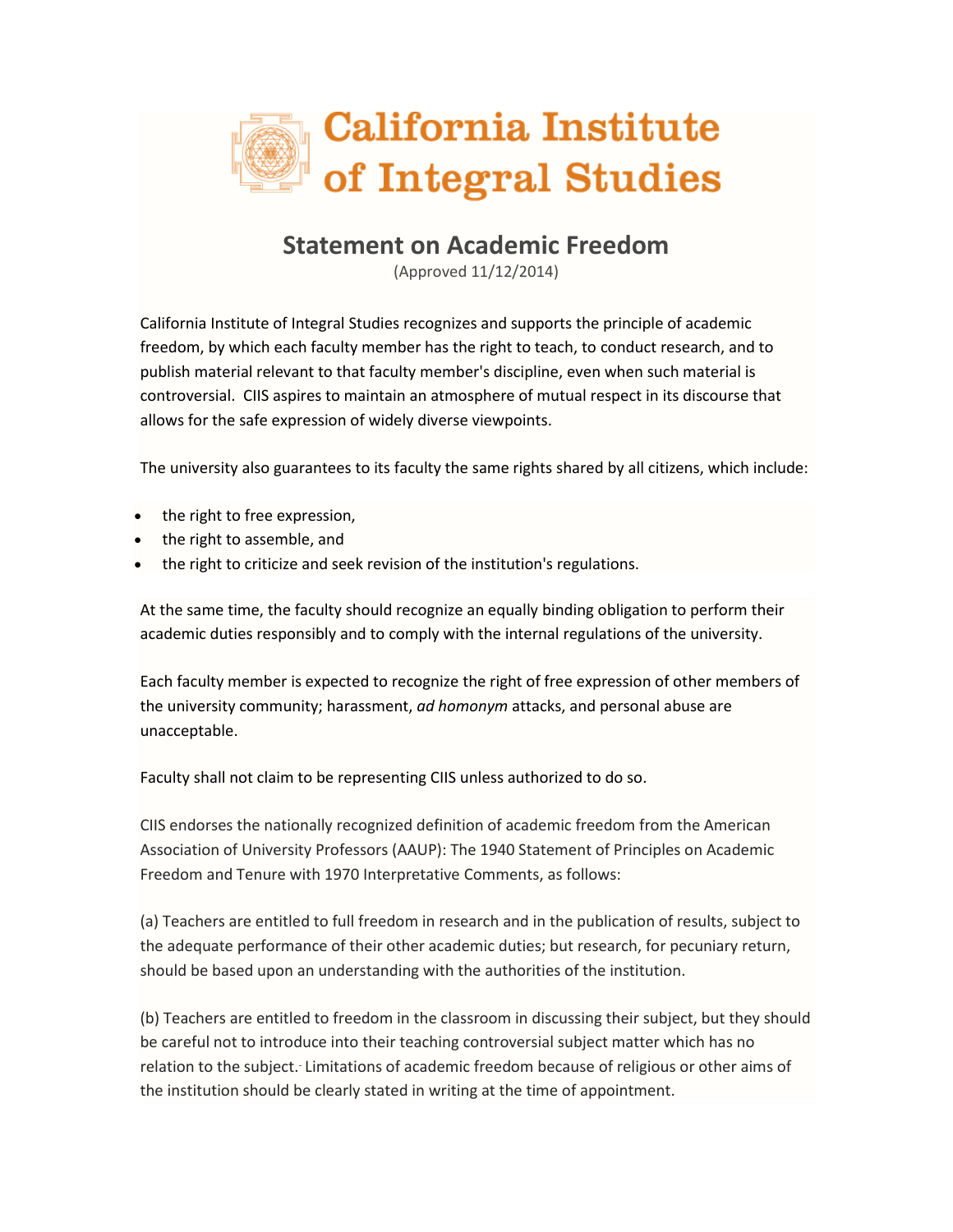(c) College and university teachers are citizens, members of a learned profession, and officers of an educational institution. When they speak or write as citizens, they should be free from institutional censorship or discipline, but their special position in the community imposes special obligations. As scholars and educational officers, they should remember that the public may judge their profession and institution by their utterances. Hence, they should at all times be accurate, should exercise appropriate restraints, should show respect for the opinions of others, and should make every effort to indicate they are not speaking for the institution (AAUP, *Policy Documents & Reports*, Tenth Edition, pp. 3-4).

CIIS also endorses the Statement of Professional Ethics from the American Association of University Professors (AAUP, *Policy Documents & Reports*, Tenth Edition, pp. 133-134), as follows:

- Professors, guided by a deep conviction of the worth and dignity of the advancement of knowledge, recognize the special responsibilities placed upon them. Their primary responsibility to their subject is to seek and to state the truth as they see it. To this end professors devote their energies to developing and improving their scholarly competence. They accept the obligation to exercise critical self-discipline and judgment in using, extending, and transmitting knowledge. They practice intellectual honesty. Although professors may follow subsidiary interests, these interests must never seriously hamper or compromise their freedom of inquiry.
- As teachers, professors encourage the free pursuit of learning in their students. They hold before them the best scholarly and ethical standards of their discipline. Professors demonstrate respect for students as individuals and adhere to their proper roles as intellectual guides and counselors. Professors make every reasonable effort to foster honest academic conduct and to ensure that their evaluations of students reflect each student's true merit. They respect the confidential nature of the relationship between professor and student. They avoid any exploitation, harassment, or discriminatory treatment of students. They acknowledge significant academic or scholarly assistance from them. They protect their academic freedom.
- As colleagues, professors have obligations that derive from common membership in the community of scholars. Professors do not discriminate against or harass colleagues. They respect and defend the free inquiry of associates. In the exchange of criticism and ideas professors show due respect for the opinions of others. Professors acknowledge academic debt and strive to be objective in their professional judgment of colleagues. Professors accept their share of faculty responsibilities for the governance of their institution.
- As members of an academic institution, professors seek above all to be effective teachers and scholars. Although professors observe the stated regulations of the institution, provided the regulations do not contravene academic freedom, they maintain their right to criticize and seek revision. Professors give due regard to their paramount responsibilities within their institution in determining the amount and character of work done outside it. When considering the interruption or termination